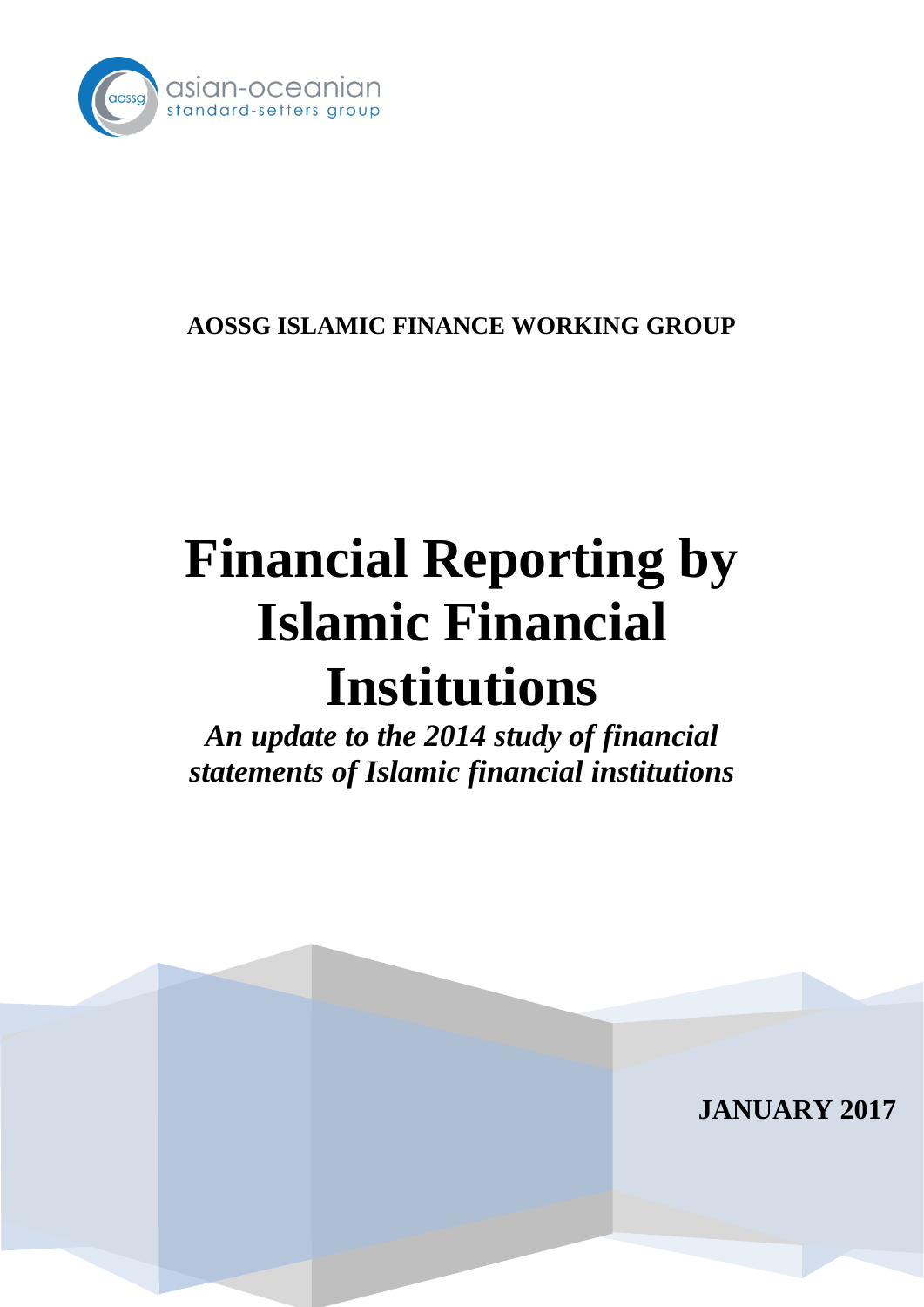

AOSSG Islamic Finance Working Group

Financial Reporting by Islamic Financial Institutions: An Update to the 2014 study of financial statements of Islamic financial institutions

© 2016 Asian-Oceanian Standard-Setters Group

All rights reserved. Copies of this publication may be made for personal and non-commercial use only and provided each copy acknowledges the Asian-Oceanian Standard-setters Group's copyright. Otherwise, no part of this publication may be translated, reprinted or reproduced or utilised in any form either in whole or in part by any electronic, mechanical or other means, now known or hereafter invented, including photocopying and recording, or in any information storage and retrieval system, without prior permission in writing from the Asian-Oceanian Standard-Setters Group.

[www.aossg.org](http://www.aossg.org/)

ISBN 978-0-9870459-4-2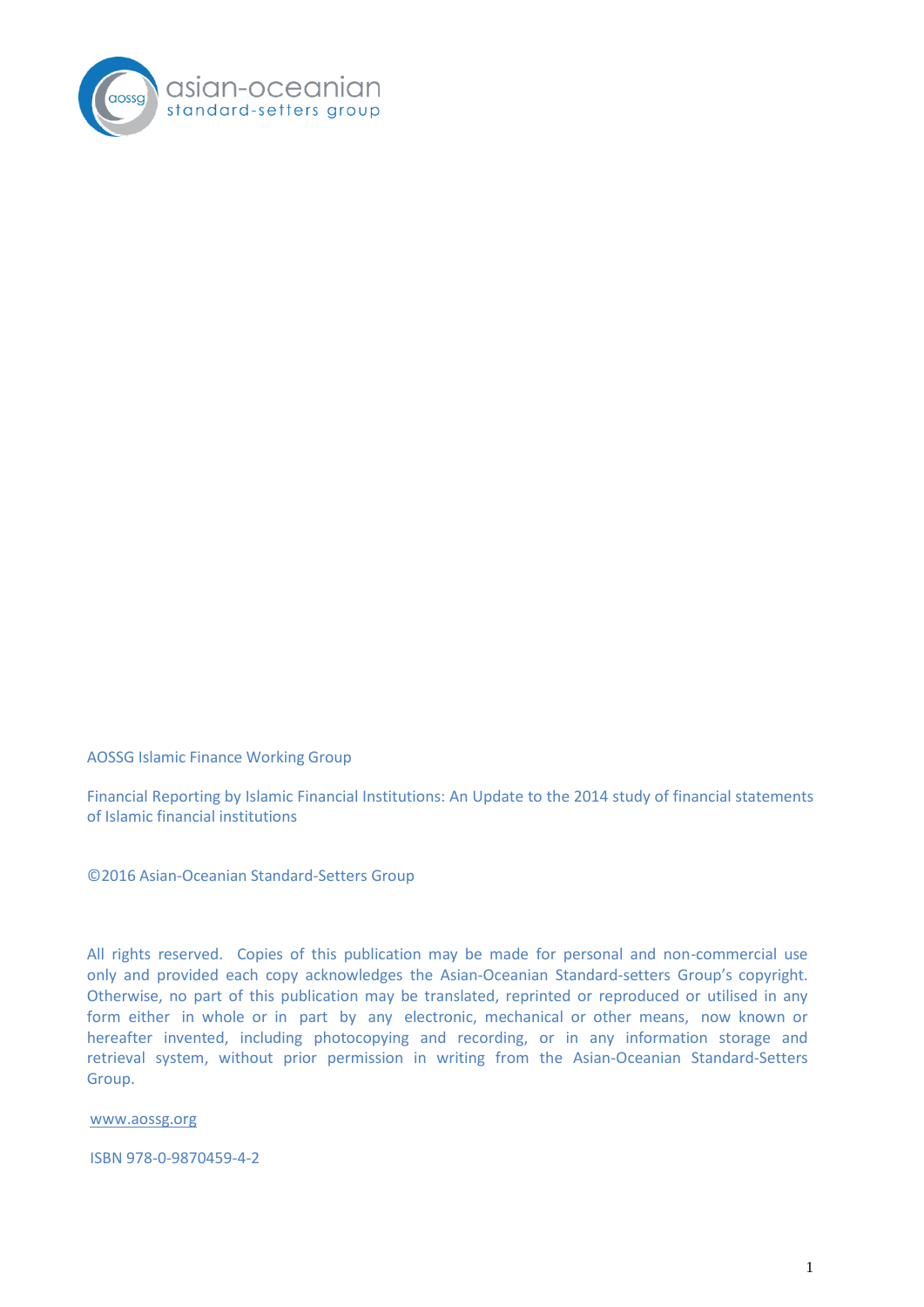

# **Table of Contents**

| Appendix 2: Lessor's reporting of ijarah that transfers ownership under IFRS and AAOIFI 16 |  |
|--------------------------------------------------------------------------------------------|--|
|                                                                                            |  |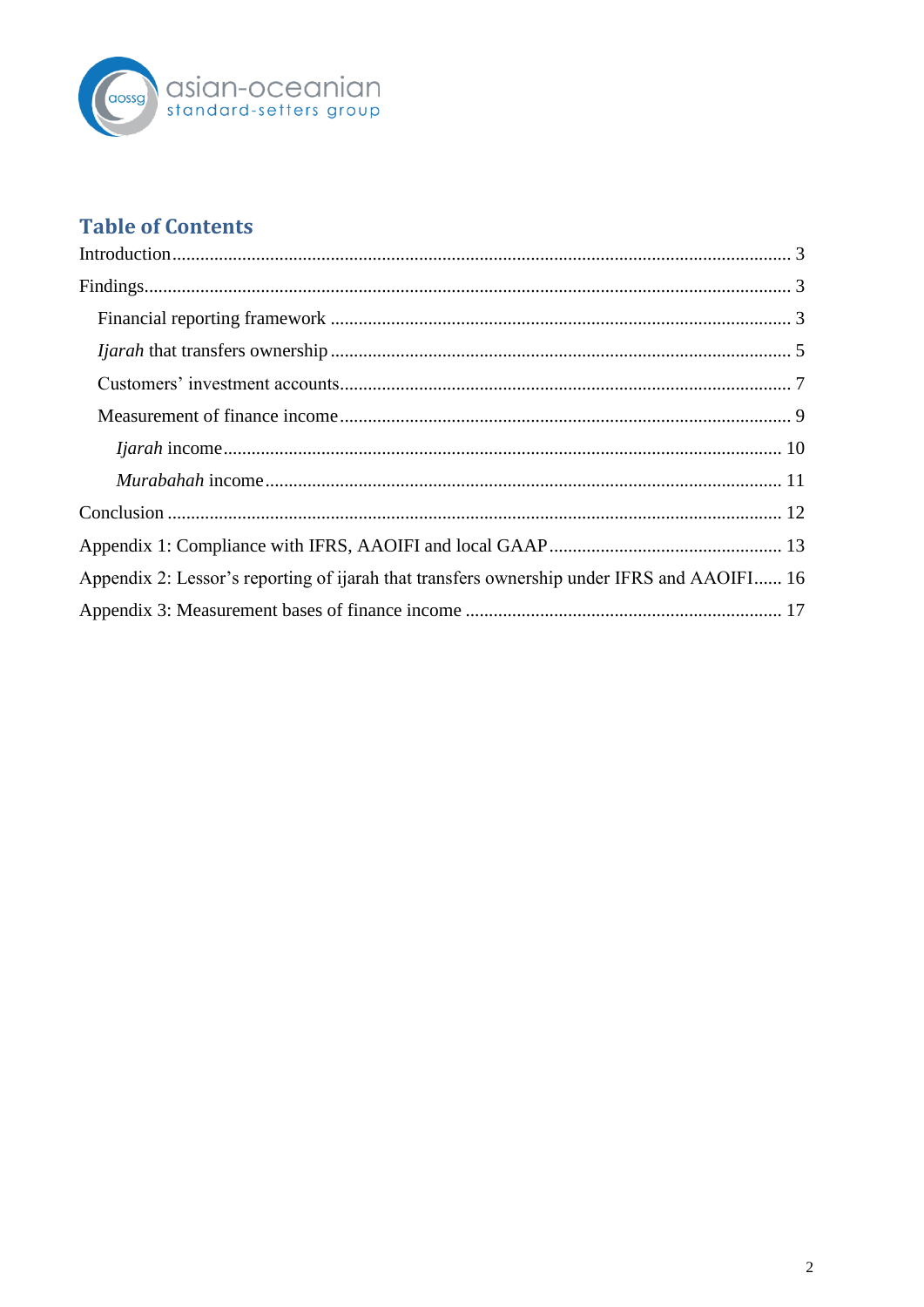

# <span id="page-3-0"></span>**Introduction**

- 1. At the 2014 annual meeting of the Asian-Oceanian Standard Setters Group (AOSSG), the Islamic Finance Working Group (IF WG) presented a study of 132 financial statements of Islamic financial institutions (IFIs) in 31 countries ("2014 study"). The study was published in  $2015^1$ .
- 2. The 132 samples were selected from the list of 'Top Islamic Financial Institutions by Country' that appeared in the November 2013 issue of *The Banker*. The objective of the 2014 study was to determine the financial reporting standards that IFIs were legally required to comply with and the extent of compliance, and to note the accounting treatment of selected Islamic financial transactions.
- 3. This paper is an update on the financial reporting practices of the 132 IFIs; specifically, on the four items identified in the 2014 study:
	- a. Financial reporting framework
	- b. Accounting for *ijarah* contracts that transfer ownership
	- c. Classification of customer investment accounts
	- d. Measurement of finance income

This paper focuses only on significant developments since the 2014 study.

4. The findings in this paper were based on the most recent annual financial statements publicly available in English as of 1 October 2016. For 3 of the 132 samples, the financial statements used in the 2014 study were the most recent.

## <span id="page-3-1"></span>**Findings**

<u>.</u>

## <span id="page-3-2"></span>**Financial reporting framework: Two additional IFIs asserted compliance with IFRS**

- 5. As with the original study, this update classified a set of financial statements as complying with one of four types of standards based on the following criteria:
	- a. International Financial Reporting Standards (IFRS) if the financial statements included a statement of compliance with IFRS as issued by the IASB.
	- b. IFRS as adopted by specific jurisdiction  $-$  if the financial statements included a statement of compliance with IFRS as adopted by specific jurisdiction.

 $1$  The 2014 study was presented at the AOSSG 2014 Annual Meeting and the report "A Study of Financial Statements of Islamic Financial Institutions", was published in 2015. It is available from the AOSSG website at [www.aossg.org.](http://www.aossg.org/)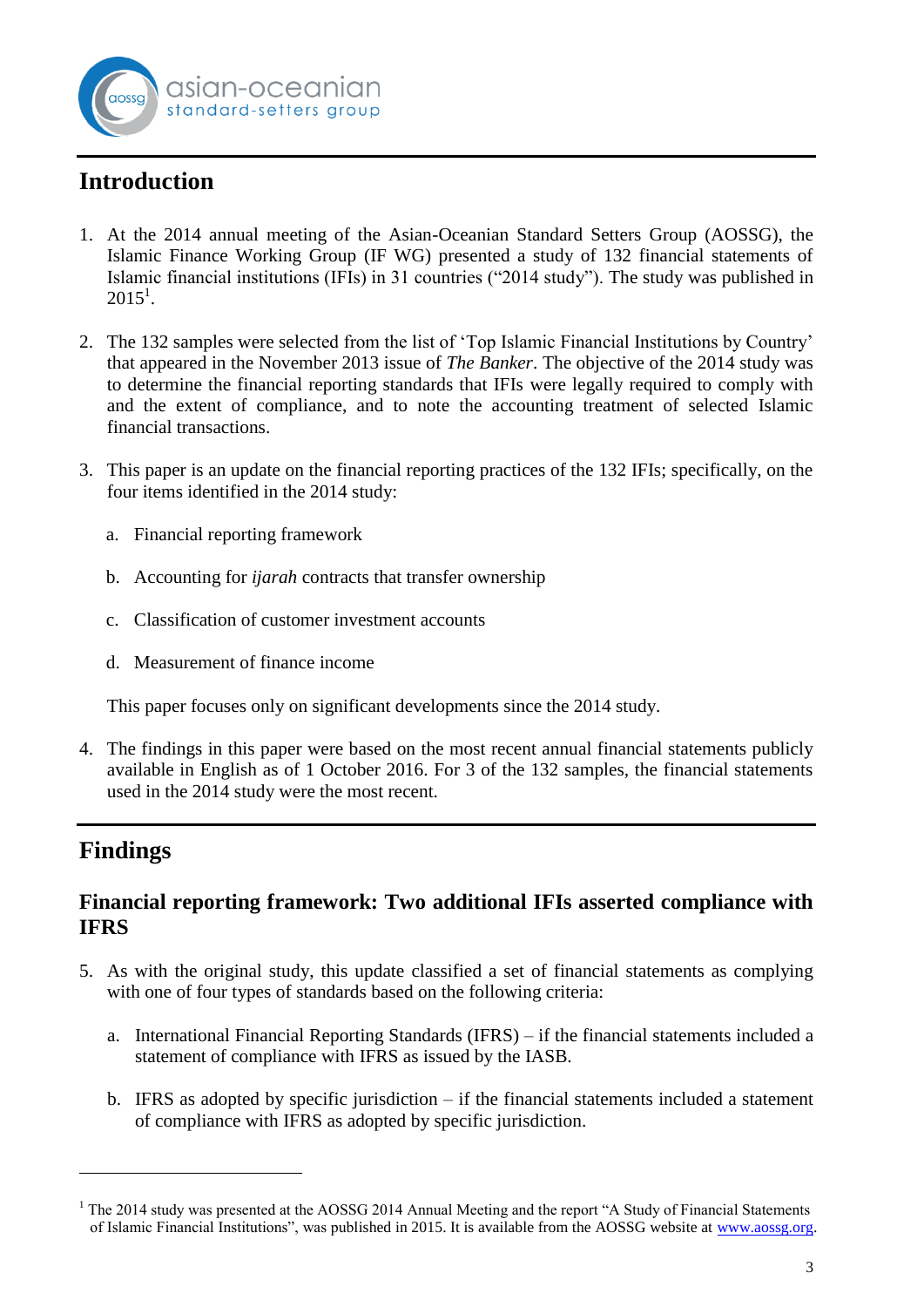

- c. Local Generally Accepted Accounting Principles (GAAP) if the financial statements included a statement of compliance with local GAAP; or if it included a statement of compliance with IFRS but with a departure(s) to comply with local law.
- d. Financial Accounting Standards (FAS) issued by the Accounting and Auditing Organization for Islamic Financial Institutions (AAOIFI) – if the financial statements included a statement of compliance with AAOIFI FAS.
- 6. Table 1 below summarises the financial reporting framework used by the 132 financial statements, in comparison to the 2014 findings.

| <b>Financial</b>  |     | 2016          | 2014 |               |  |
|-------------------|-----|---------------|------|---------------|--|
| reporting         | No. | $\frac{0}{0}$ | No.  | $\frac{0}{0}$ |  |
| framework         |     |               |      |               |  |
| <b>IFRS</b>       | 63  | 48%           | 61   | 46%           |  |
| <b>AAOIFI FAS</b> | 23  | 17%           | 24   | 18%           |  |
| <b>Local GAAP</b> | 44  | 33%           | 45   | 34%           |  |
| Others*           | 2   | 2%            |      | 2%            |  |
|                   | 132 | 100%          | 132  | 100%          |  |

Table 1: Financial reporting framework used by IFIs

\*The same two IFIs did not specify the accounting standards or law complied in their financial statements. These IFIs reported that their financial statements were prepared based on historical cost and market value, where appropriate.

- 7. Two additional IFIs asserted compliance with IFRS. The two IFIs had previously complied with local GAAP and AAOIFI, respectively:
	- a. A sample from Brunei The IFI from Brunei previously used local GAAP. It applied IFRS to its financial statements for the year ended 31 December 2015. This was consistent with an announcement by the Brunei Darussalam Accounting Standards Council (BDASC) that all publicly accountable entities shall apply IFRS with effect from 1 January  $2014^2$ .
	- b. A sample from Qatar A *takaful* entity stated compliance with IFRS in its financial statements for the year ended 31 December 2015. In the preceding financial year ended 31 December 2014, the financial statements asserted compliance with FAS issued by AAOIFI, and IFRS for matters which were not covered by AAOIFI.

However, the study noted that the auditors' report accompanying the financial statements stated compliance with AAOIFI FAS. Nevertheless, based on the methodology of this report, we categorised this IFI based on the statement of compliance, i.e. IFRS.

1

<sup>&</sup>lt;sup>2</sup> Full adoption of IFRS in Brunei, as published at<http://www.bdasc.org/020712fulladoption.php>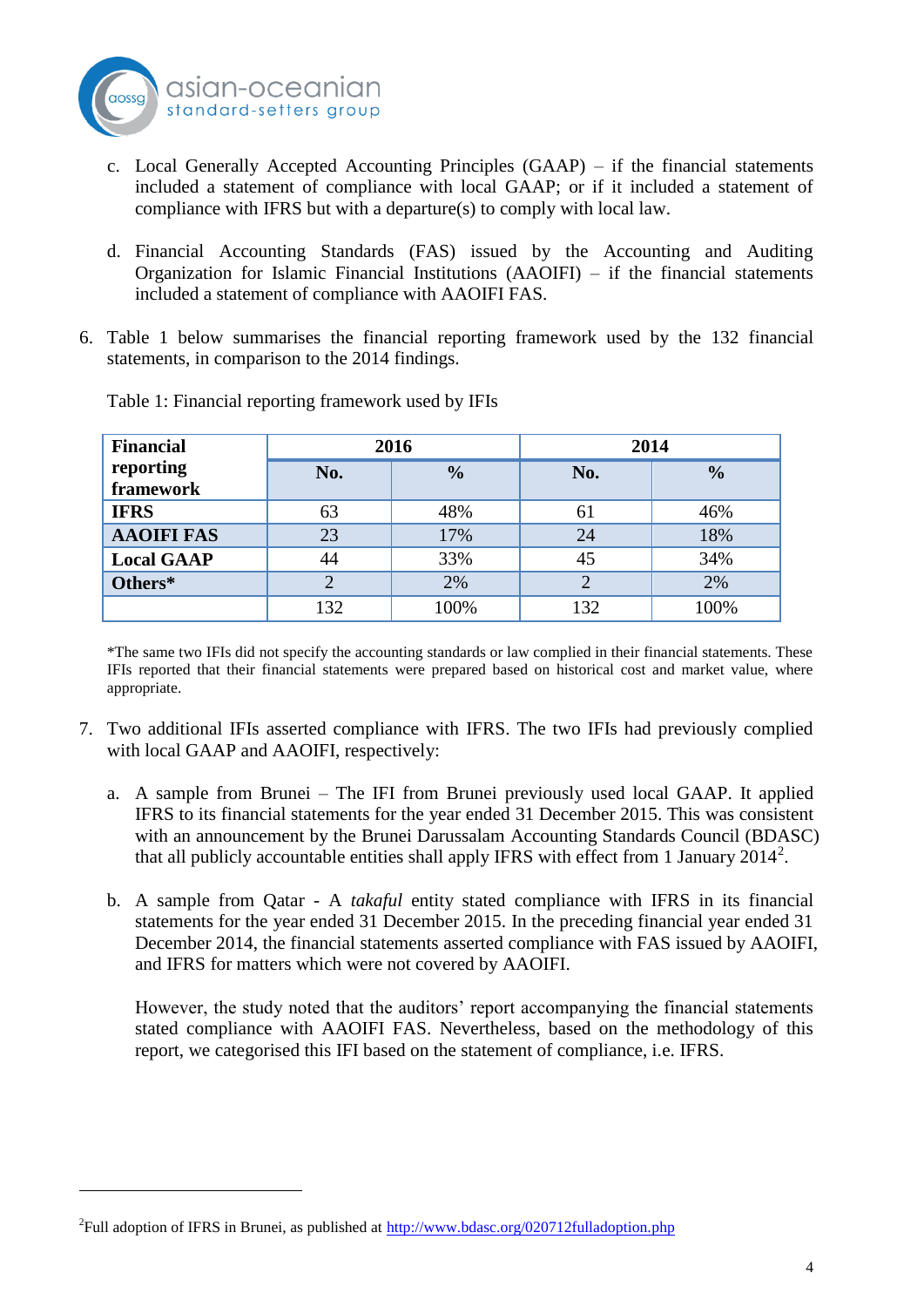

Notably, the IFI's assertion of compliance with IFRS may be a departure from Qatari rules that require a *takaful* entity to apply AAOIFI. In accordance with the Insurance Business Rules (2006) (PINS)<sup>3</sup>:

*"An insurer must adopt 1 of the following as the basis of its accounting:*

- *(a) in the case of a takaful entity, the standards of the AAOIFI;*
- *(b) in any other case: i IFRS;*
	- *ii UK GAAP or US GAAP; or*
	- *iii any other accounting standards or principles prescribed in Rules made by the Regulatory Authority."*
- 8. This update did not note any changes to the financial reporting frameworks of the remaining IFIs in the study. [Appendix 1](#page-13-0) lists the IFIs that complied with IFRS, AAOIFI and local GAAP.

## <span id="page-5-0"></span>*Ijarah* **that transfers ownership: Reclassifications between IAS 39 financial assets and IAS 17 lease receivables**

- 9. The 2014 study focused on the accounting treatment of *ijarah* that transferred ownership of the *ijarah* asset to the customer because of the significant differences in IFRS and AAOIFI FAS requirements for such transactions. (Please see [Appendix 2](#page-15-0) for these requirements.) In particular, the study looked at the accounting treatment for items described as:
	- a. *ijarah muntahia bittamleek* (IMB) *ijarah* that ends with ownership transfer;
	- b. *al ijarah thumma al bai* (AITAB) *ijarah* that is followed by a sale; and
	- c. finance lease receivables.

<u>.</u>

10. Similar to the 2014 study, the majority of the samples reported *ijarah* as financial assets in accordance with IAS 39 / IFRS 9. The second most common treatment was to recognise *ijarah* as fixed assets in accordance with AAOIFI FAS No. 8, *Ijarah and Ijarah Muntahia Bittamleek*. Table 2 below provides a summary of the findings:

|                                                | 2016 |               | 2014 |               |
|------------------------------------------------|------|---------------|------|---------------|
| <b>Presentation of ijarah</b>                  | No.  | $\frac{0}{0}$ | No.  | $\frac{0}{0}$ |
| <b>IAS 39/IFRS 9 Financing and receivables</b> | 43   | 48%           | 39   | 45%           |
| <b>IAS 17 Finance lease receivables</b>        | 12   | 13%           | 12   | 14%           |
| <b>FAS No. 8 Fixed assets</b>                  | 31   | 35%           | 32   | 37%           |

Table 2: Presentation of ijarah that transfers ownership

 $3$  Chapter 8, Insurance Business Rules 2006 issued by the Qatar Financial Centre Regulatory Authority. Available at: [http://www.complinet.com/qfcra/display/display.html?rbid=1557&element\\_id=4735](http://www.complinet.com/qfcra/display/display.html?rbid=1557&element_id=4735)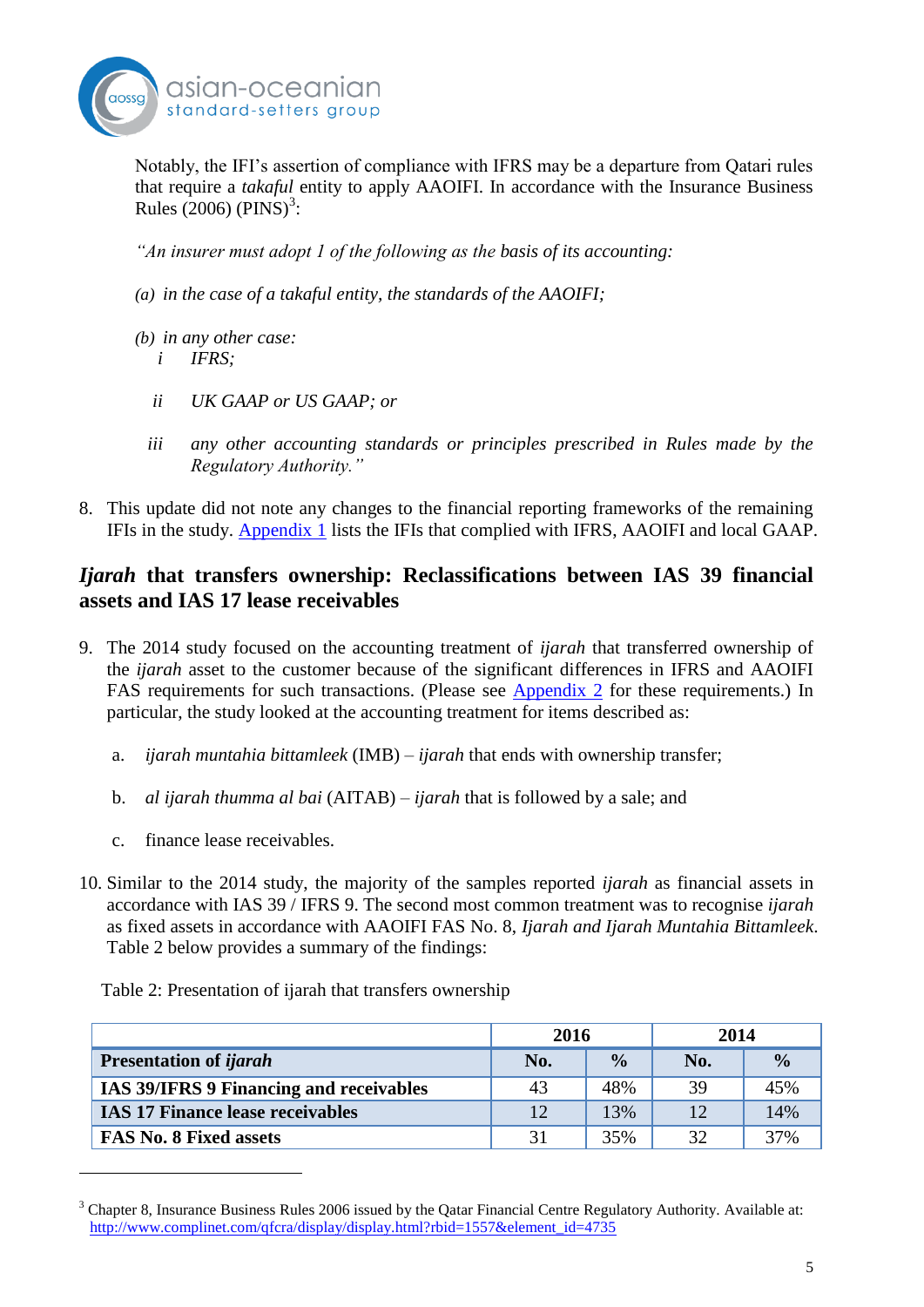

| $\Omega$ tl<br><b>Others</b> " |    | 1%  | $\prime$      | 4%             |
|--------------------------------|----|-----|---------------|----------------|
| <b>Total</b>                   | 90 | 00% | $\cap$<br>ပေး | $\frac{10}{6}$ |

 Four IFIs from Bangladesh continued to classify *ijarah* as 'investments'. One of the IFIs stated that *ijarah* was accounted for using Bangladeshi banking regulations.

- 11. The additional four IFIs that reported *ijarah* as financing and receivables comprise three IFIs from Sri Lanka and the United Arab Emirates (UAE) that did not previously report *ijarah* in the 2014 study, and one IFI from Kuwait that reclassified *ijarah* from lease receivables to financial assets:
	- The IFI from Sri Lanka included *ijarah* under "Financing and Receivables to Other Customers". This was measured in accordance with SLAS 39 *Financial Instruments: Recognition and Measurement*.
	- Two IFRS-compliant IFIs in the UAE classified ijarah within its "Islamic financing and receivables", measured at amortised cost in accordance with IAS 39.
	- An IFI from Kuwait previously reported *ijarah* as lease receivables, but has subsequently reclassified its *ijarah* amounts as 'financing receivables'. No further information about the reclassification was noted.
- 12. Conversely, one IFI from the UK reclassified its *ijarah* from financial assets to finance lease receivables. The IFI explained that the reclassification was made in order to be consistent with the requirements of IAS 17. No further quantitative impact to the financial statements was disclosed.
- 13. The number of IFIs that reported fixed assets for *Ijarah* decreased by one: an IFI from Egypt no longer reported an *ijarah* or finance lease amount in its recent financial statements. Nevertheless, this IFI stated that an asset leased out would be reported as a fixed asset and the lease revenue would be recognised based on the rate of return in the lease contract.
- 14. The following matters identified in the 2014 study were still present.

<u>.</u>

- a. Qualified audit opinion for departure from IFRS The IFI from Mauritius continued to receive a qualified audit opinion on the basis that it applied AAOIFI FAS No. 8 to finance lease contracts entered into during the year. The IFI's departure from IFRS was directed by the central bank's guideline for institutions conducting Islamic banking business<sup>4</sup>. The IFI also had a change in auditor.
- b. Stated compliance with AAOIFI, but application of IFRS As in the 2014 study, four samples from Qatar asserted compliance with AAOIFI FAS, yet recognised IMB as financial assets measured at amortised cost. This is a departure from AAOIFI FAS No. 8, which requires IMB to be recognised as leased assets measured at cost less depreciation.

<sup>4</sup> As disclosed in the financial statements "…*in accordance with IFRS except for the treatment of leased assets where Accounting and Auditing Organization for Islamic Financial Institutions ("AAOIFI") standards have been applied in compliance with the requirement of the Banking regulations*."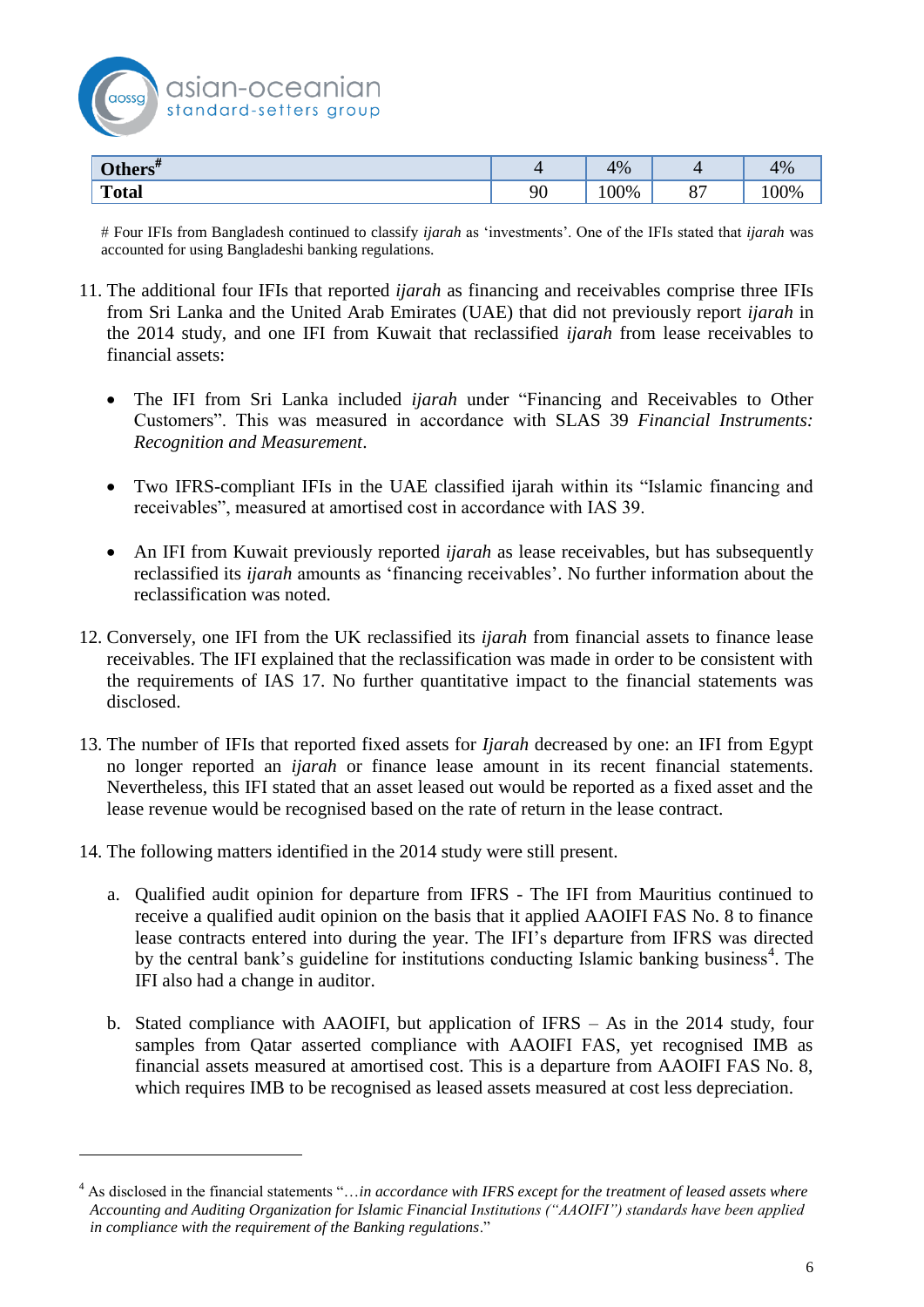

<u>.</u>

## <span id="page-7-0"></span>**Customers' investment accounts: Sudanese IFIs reclassified from liability to quasi-equity**

- 15. The Islamic finance industry generally perceives an investment account to be one of two types:
	- a. An unrestricted investment account (URIA) where the IFI has the authority to determine how the fund is invested; or
	- b. A restricted investment account (RIA) where the customer provides parameters for how the IFI may invest the fund.
- 16. Under IFRS, the amounts that an IFI accepts as an investment account may be recognised as a financial liability if it meets the recognition criteria and the definition of a financial liability under IAS 39 and IAS 32, respectively. Alternatively, an investment account may be reported as an off-balance sheet item, if it does not give rise to assets and liabilities of the IFI.
- 17. AAOIFI, conversely, requires an investment account to be reported either off-balance sheet or as a separate element of quasi-equity, i.e. an intermediary element between liability and equity. Some local GAAP, notably in Indonesia and Yemen, also required IFIs to report *mudarabah* as an intermediary element between liability and equity.
- 18. AAOIFI has issued a new accounting standard for investment accounts, FAS No. 27, *Investment Account*, which came into effect on 1 January 2016. This Standard supersedes two earlier accounting standards for investment accounts.<sup>5</sup> Although FAS No. 27 seems to allow for the concept of substance over form in classifying investment accounts<sup>6</sup>, it still does not allow an investment account to be recognised as liability, but as an independent intermediary element between liabilities and owners' equities in the statement of financial position<sup>7</sup>.
- 19. Additionally, FAS No. 27 applies only to investment accounts under the principle of *mudarabah*. In contrast, other jurisdictions allow IFIs to structure investment accounts based on other principles. For example, the Central Bank of Malaysia allows Malaysian IFIs to structure investment accounts based on *mudarabah*, *musharakah* and *wakalah bi al-istithmar.*<sup>8</sup>
- 20. As with the 2014 study, IFIs did not always clearly differentiate between investment accounts and deposits. In accordance with the study methodology, the update noted the classification of '*mudarabah* accounts', regardless of whether they were presented as deposits or investment accounts. Tables 3 and 4 below provides a summary of the findings:

<sup>5</sup> FAS No. 5, *Disclosure of Basis for Profit Allocation Between Owners' Equity and Investment Account Holders*, and FAS No. 6, *Equity of Investment Account Holders and Their Equivalent*.

<sup>6</sup> The Basis for Conclusion to FAS No. 27 stated: *"The acid test under the Conceptual Framework will be the ability of the mudarib to exercise authority over decisions with regard to the use of and deployment of funds, thus introducing a substance approach rather than legal form approach to accounting recognition*."

 $7$  "Equity of on-balance sheet investment accountholders shall be presented as an independent category in the statement of financial position of the Islamic Financial Institution between liabilities and owners' equity." (Paragraph 5/1/1, Financial Accounting Standard No. (27) *Investment Accounts*. Fulltext of Accounting, Auditing and Governance Standards for Islamic Financial Institutions as at Safar 1437 A.H. – December 2015 A.D.).

<sup>&</sup>lt;sup>8</sup> Paragraph 8.2 of the BNM's policy document on Investment Account dated March 2014.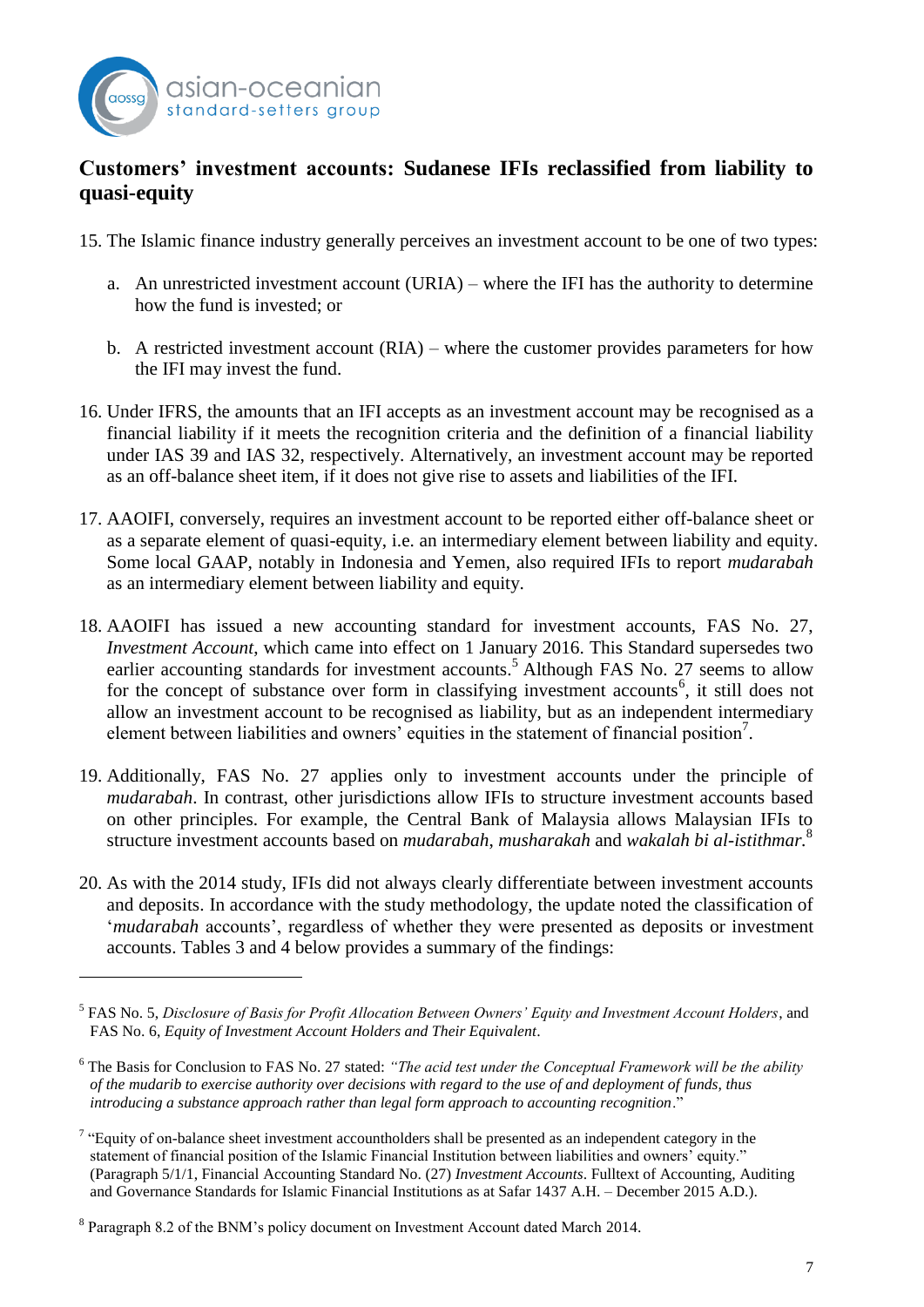

#### Table 3: Presentation of *mudarabah* customer accounts

|                                                               | 2016 |      | 2014 |      |
|---------------------------------------------------------------|------|------|------|------|
| Presentation of <i>mudarabah</i> customer accounts            | No.  | $\%$ | No.  | $\%$ |
| Liabilities at amortised cost                                 | 44   | 59%  | 50   | 63%  |
| Intermediary element between liability and<br>equity          | 18   | 24%  | 13   | 16%  |
| <b>Off-balance sheet</b>                                      | 3    | 4%   |      | 1%   |
| Combination of intermediary element and off-<br>balance sheet | 10   | 13%  | 12   | 15%  |
| <b>Combination of liability and off-balance sheet</b>         |      |      | 3    | 4%   |
| <b>Total</b>                                                  | 75   | 100% | 79   | 100% |

Table 4: Mudarabah presented as liabilities and as intermediary element, by country

| Mudarabah presented as<br>country |                | liabilities,<br>$\mathbf{b}\mathbf{v}$ | element, by country | Mudarabah presented as an intermediary |                |
|-----------------------------------|----------------|----------------------------------------|---------------------|----------------------------------------|----------------|
|                                   | 2016           | 2014                                   |                     | 2016                                   | 2014           |
| <b>Albania</b>                    |                |                                        | <b>Bahrain</b>      | 4                                      | $\overline{4}$ |
| <b>Bangladesh</b>                 | 10             | 10                                     | <b>Indonesia</b>    | $\overline{7}$                         | 3              |
| <b>Brunei</b>                     | 1              |                                        | <b>Jordan</b>       |                                        | 1              |
| <b>Indonesia</b>                  | 3              | 3                                      | Oman                |                                        | $\mathbf{1}$   |
| <b>Kuwait</b>                     | 3              | 3                                      | Qatar               |                                        | 3              |
| <b>Malaysia</b>                   | 9              | 9                                      | <b>Sudan</b>        | 3                                      |                |
| <b>Mauritius</b>                  | $\mathbf{1}$   | $\qquad \qquad -$                      | Yemen               | 1                                      | $\mathbf{1}$   |
| <b>Pakistan</b>                   | $\overline{2}$ | 6                                      |                     |                                        |                |
| Saudi Arabia                      |                | 1                                      |                     |                                        |                |
| <b>Sudan</b>                      |                | 3                                      |                     |                                        |                |
| <b>South Africa</b>               | $\mathbf{1}$   | $\overline{\phantom{0}}$               |                     |                                        |                |
| <b>Turkey</b>                     | $\overline{4}$ | $\overline{2}$                         |                     |                                        |                |
| <b>United Arab</b>                | 7              | 10                                     |                     |                                        |                |
| <b>Emirates</b>                   |                |                                        |                     |                                        |                |
| <b>United</b>                     |                |                                        |                     |                                        |                |
| Kingdom                           |                |                                        |                     |                                        |                |
| <b>Total</b>                      | 44             | 50                                     |                     | 18                                     | 13             |

- 21. The number of IFIs that reported *mudarabah* as liabilities fell from 50 to 44 primarily because some IFIs no longer carried *mudarabah* accounts, e.g. some IFIs in Pakistan and UAE.
- 22. However, it is important to note that three IFIs in Sudan which previously classified URIA as liabilities had reclassified them as 'equity of investment account holders' (EIAH), an intermediary element between liabilities and equities. These IFIs applied AAOIFI, which could be the reason for the reclassifications.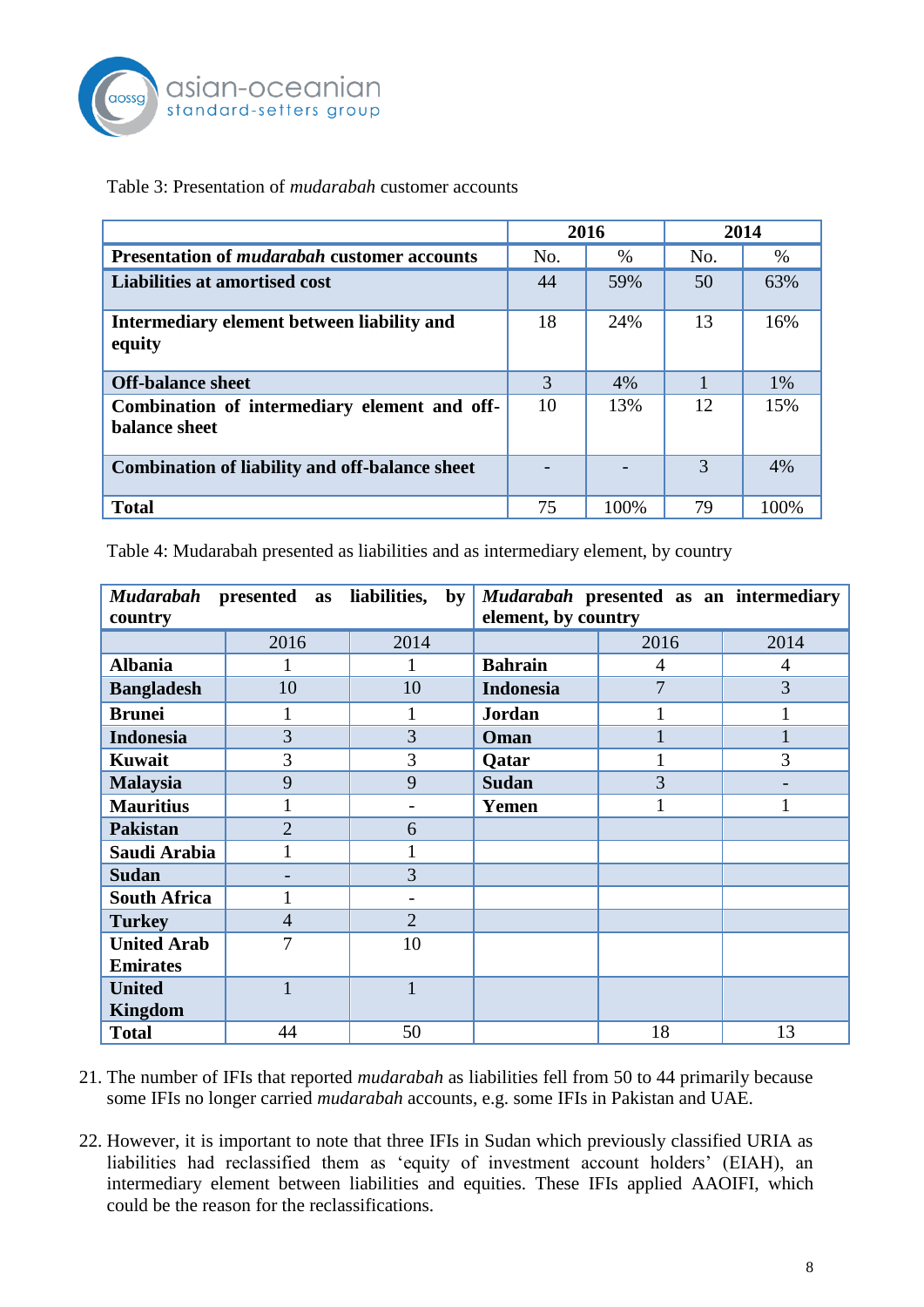

- 23. The number of IFIs that classified *mudarabah* as quasi-equity increased from 13 to 18. The primary reasons were as follows:
	- The three Sudanese IFIs that reclassified its URIA from liabilities to EIAH; and
	- Four additional IFIs from Indonesia reported *mudarabah* as "Temporary syirkah funds" recognised it as an intermediary element, stating that the treatment was in accordance with Indonesian Financial Accounting Standards. However, the update also found three (2014: 3) samples from Indonesia that classified *mudarabah* as deposits.

24. Other notable changes were as follows:

- *Mudarabah* as off-balance sheet increased from 1 to 3. Two additional IFIs now only report *mudarabah* off-balance sheet: one from Kazakhstan and one from Saudi Arabia. They had previously reported *mudarabah* as both liability and off-balance sheet. The IFI in Kazakhstan stated that *mudarabah* was held under its fiduciary capacity hence it was recognised as an off-balance sheet item. The IFI in Saudi Arabia treated *mudarabah* as off balance sheet as it was a RIA.
- IFIs that reported both *mudarabah* as an intermediary element and as an off-balance sheet item decreased from 12 to 10. – Two IFIs, one each from Indonesia and Qatar, no longer reported RIA off-balance sheet. The update found that these IFIs only reported URIA as an intermediary element in their financial statements.
- No IFIs reported *mudarabah* as both liability and off-balance sheet. The three IFIs that did in 2014 – one each from Kuwait, Kazakhstan and Saudi Arabia – no longer report investment accounts as both liability and off-balance sheet, but as either one or the other. The IFI from Kuwait only reported *mudarabah* deposits, classified as liabilities. An IFI from Kazakhstan and an IFI from Saudi Arabia reported *mudarabah* or investment account only as off-balance sheet items, as explained in paragraph 24 above.

#### <span id="page-9-0"></span>**Measurement of finance income: Continued use of 'proportionate allocation' and 'time-apportioned' bases**

- 25. In its previous work, the IF WG found that AAOIFI FAS and some local GAAP required IFIs to measure finance income on a 'proportionate allocation' basis. The IF WG further found that proportionate allocation was interpreted differently by stakeholders: some thought it was similar to the effective interest method, others thought it meant simple straight-line allocation over the number of installments.
- 26. The IF WG also found measurement bases described as 'time apportioned' with similarly conflicting explanations as to whether they were similar to the effective interest method or otherwise.
- 27. As such, the measurement basis of finance income was identified as one of the four focus areas in the 2014 study. In particular, the study looked at the two main contracts that gave rise to finance income, i.e. *ijarah* and *murabahah*. (Please see [Appendix 3](#page-17-0) for the relevant requirements under IFRS and AAOIFI with regards to the measurement bases of finance income.)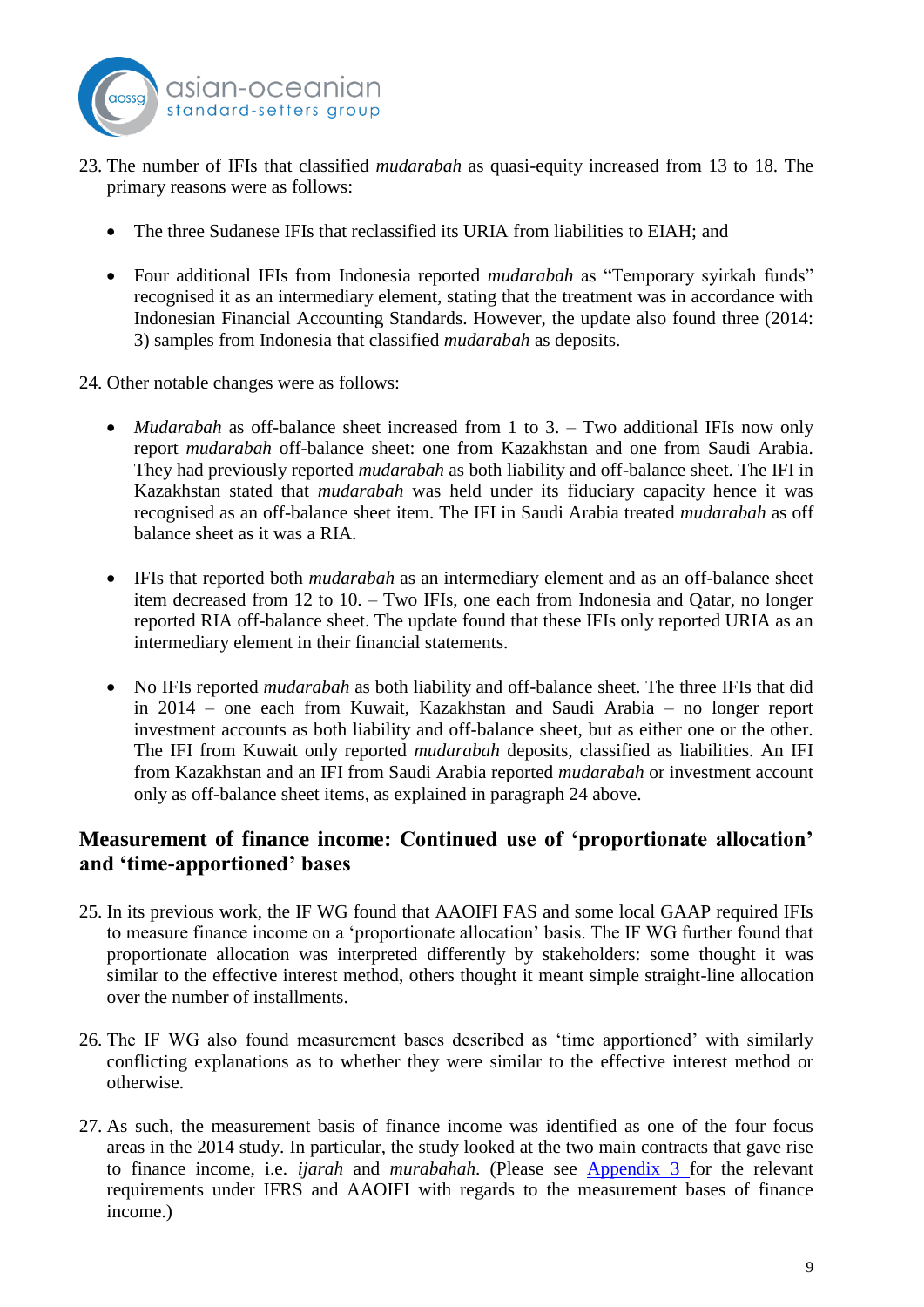

## <span id="page-10-0"></span>*Ijarah* **income**

28. Table 5 below provides a summary of measurement basis used by the IFIs that reported ijarah income.

| <b>Basis</b>                                                  | 2016           |               | 2014           |               |
|---------------------------------------------------------------|----------------|---------------|----------------|---------------|
|                                                               | N <sub>0</sub> | $\frac{0}{0}$ | N <sub>0</sub> | $\frac{0}{0}$ |
| Effective profit rate method <sup><math>\ddagger</math></sup> | 54             | 60%           | 53             | 61%           |
| <b>Proportionate allocation</b>                               | 14             | 16%           | 8              | 9%            |
| <b>Time apportioned</b>                                       | 11             | 12%           | 12             | 14%           |
| <b>Others</b>                                                 | 11             | 12%           | 14             | 16%           |
| <b>Total</b>                                                  | 90             | 100%          | 87             | 100%          |

Table 5: Measurement basis of *ijarah* income

‡ The ten samples from Pakistan used various terms to describe their measurement basis for *ijarah* income, e.g. accruals, time apportioned and effective yield. However, they further explained that the basis resulted in a constant periodic rate of return. Consistent with the 2014 study, this was understood to be economically similar to the effective interest method.

- 29. Six additional IFIs applied the "proportionate allocation" method in 2016: three from Indonesia, two from Bahrain and one from Sudan.
	- The three IFIs from Indonesia previously applied cash (1) and accrual basis (2) which had been classified as "others" in 2014.
	- The two IFIs from Bahrain previously used "time apportioned" method.
	- The IFI in Sudan was not included among the 87 IFIs in 2014.
- 30. Table 6 below provides the descriptions of measurement bases classified under "others" in 2014 and 2016:

Table 6: Other measurement bases for *ijarah* income

| Other measurement bases for <i>ijarah</i> income | 2016                        | 2014 |
|--------------------------------------------------|-----------------------------|------|
| <b>Straight line basis</b>                       |                             |      |
| <b>Cash basis</b>                                |                             | 3    |
| <b>Accrual basis</b>                             |                             |      |
| <b>Realisation basis</b>                         | 3                           |      |
| Not specified                                    | $\mathcal{D}_{\mathcal{L}}$ | 5    |
| <b>Total</b>                                     |                             | 14   |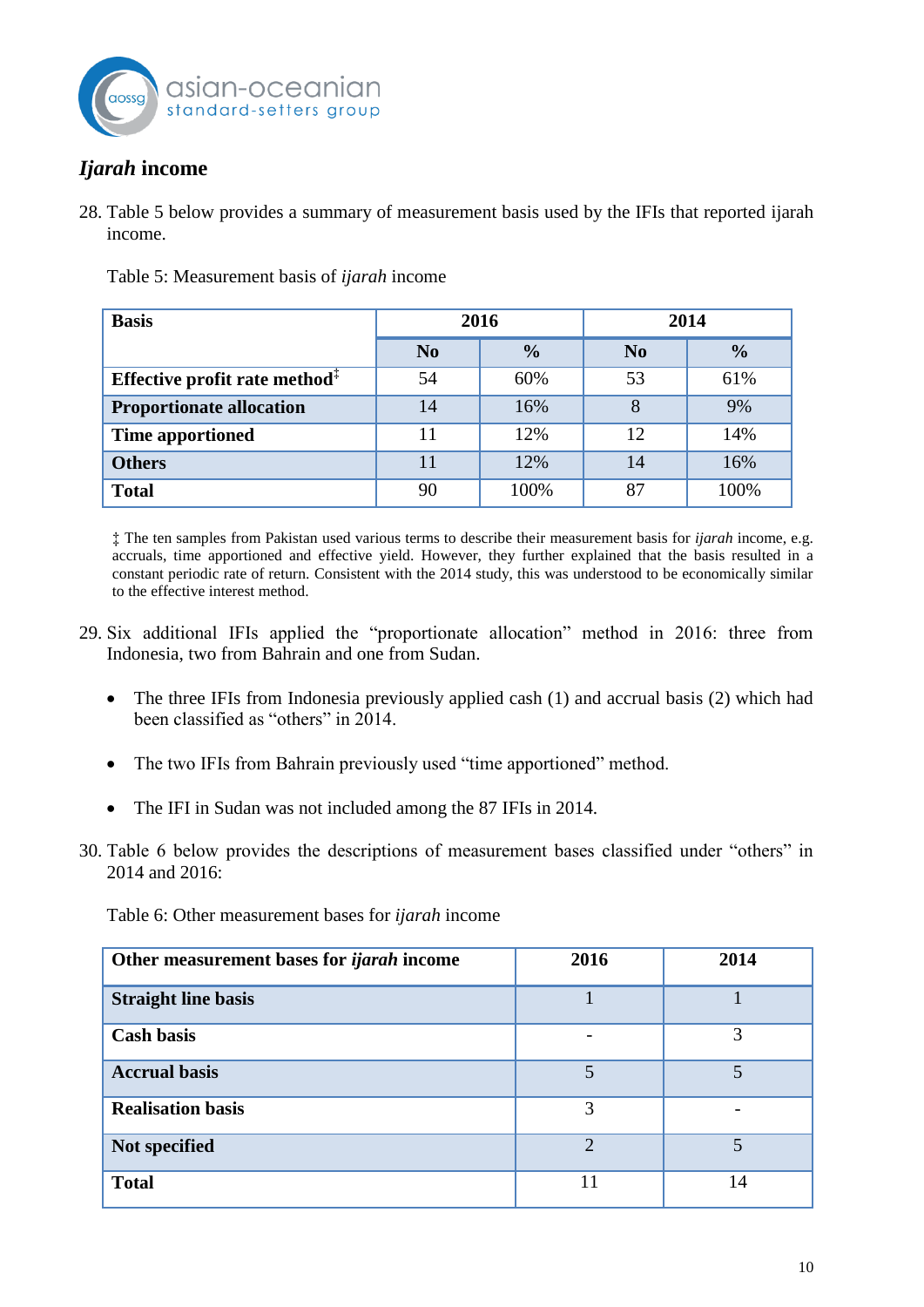

## <span id="page-11-0"></span>*Murabahah* **income**

31. Table 7 below provides a summary of measurement bases used by the IFIs that reported *murabahah* income.

| <b>Basis</b>                                                   | 2016 |               | 2014 |               |
|----------------------------------------------------------------|------|---------------|------|---------------|
|                                                                | No.  | $\frac{0}{0}$ | No.  | $\frac{0}{0}$ |
| Effective profit rate method <sup><math>\triangle</math></sup> | 62   | 55%           | 64   | 57%           |
| <b>Proportionate allocation</b>                                | 9    | 8%            | 11   | 10%           |
| <b>Time apportioned</b>                                        | 16   | 14%           | 12   | 11%           |
| <b>Others</b>                                                  | 25   | 23%           | 24   | 22%           |
| <b>Total</b>                                                   | 112  | 100%          | 111  | 100%          |

Table 7: Measurement basis of murabahah income

∆ The ten samples from Pakistan used various terms to describe their measurement basis for *murabahah* income, e.g. accruals and time apportioned. However, one of the IFIs provided an explanation that in Pakistan "time proportion basis [took] into account the effective yield on the asset". Consistent with the 2014 study, this was understood to be economically similar to the effective interest method.

32. Table 8 below provides details of "others" in 2016 and 2014:

Table 8: Other measurement bases for *murabahah* income

<span id="page-11-1"></span>

| Other measurement bases of <i>murabahah</i> income | 2016                        | 2014 |
|----------------------------------------------------|-----------------------------|------|
| <b>Straight line basis</b>                         | $\overline{2}$              | 3    |
| <b>Reducing balance method</b>                     | $\overline{2}$              |      |
| <b>Historical cost</b>                             | $\mathcal{D}_{\mathcal{L}}$ |      |
| <b>Accrual basis</b>                               | 12                          | 17   |
| <b>Internal rate of return</b>                     | $\mathcal{D}_{\mathcal{L}}$ |      |
| <b>Cash basis</b>                                  |                             | 3    |
| Not specified                                      | $\overline{4}$              |      |
| <b>Total</b>                                       | 25                          | 24   |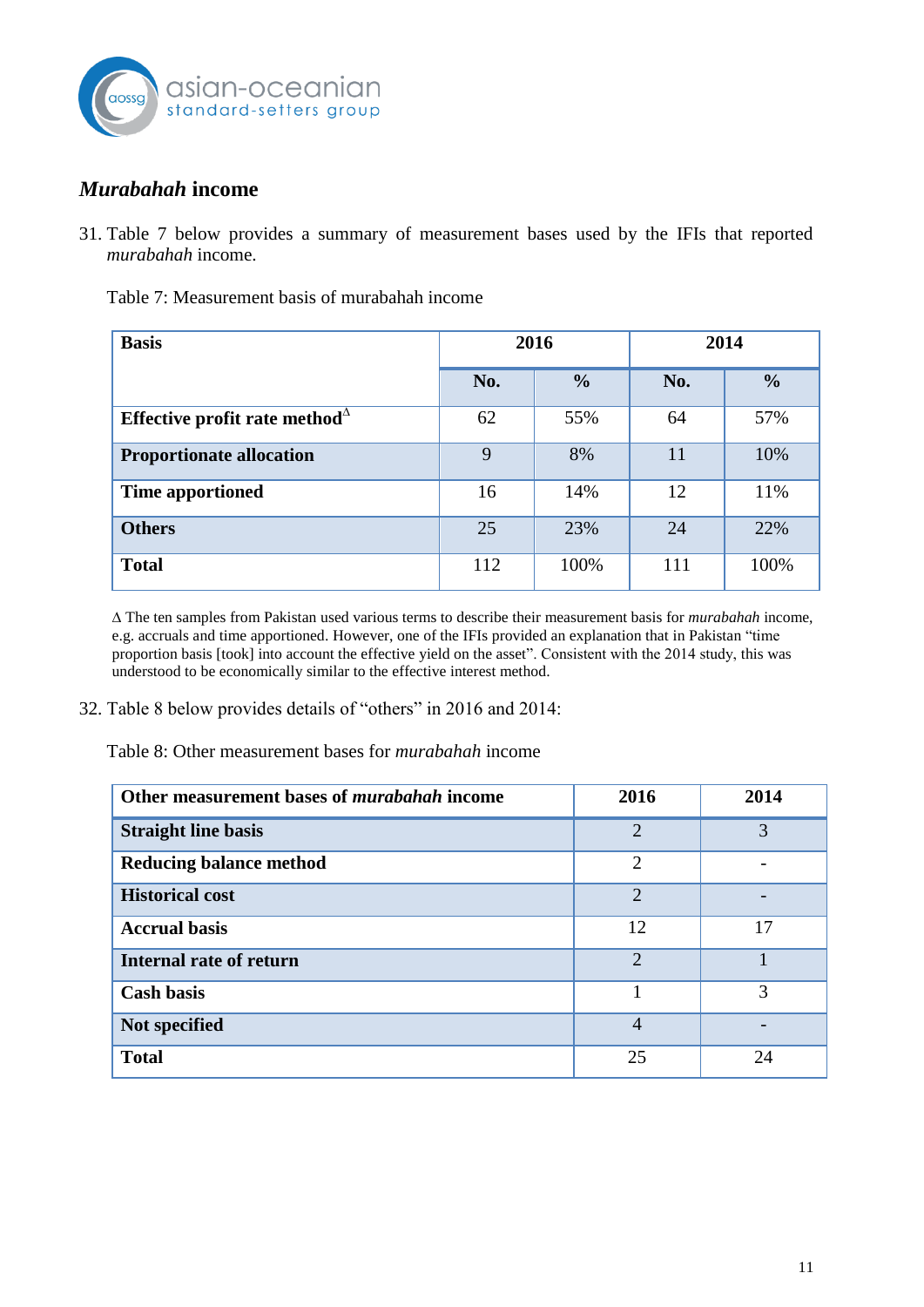

# **Conclusion**

- 33. The IFIs in the study continued to apply a variety of financial reporting frameworks. As a result, the differing recognition and measurement bases impede users' ability to meaningfully compare the financial statements.
- 34. Further efforts must be made to engage with relevant standard-setters and regulators to persuade them of the merits of IFRS compliance. This is all the more important when there may be indications that affected entities in those jurisdictions would prefer IFRS over other frameworks.
- 35. The instances of IFIs reclassifying *ijarah* from a financial asset under IAS 39 to a finance lease under IAS 17 and vice versa may indicate that further study needs to be undertaken on the salient features of *ijarah* to determine the appropriate standard.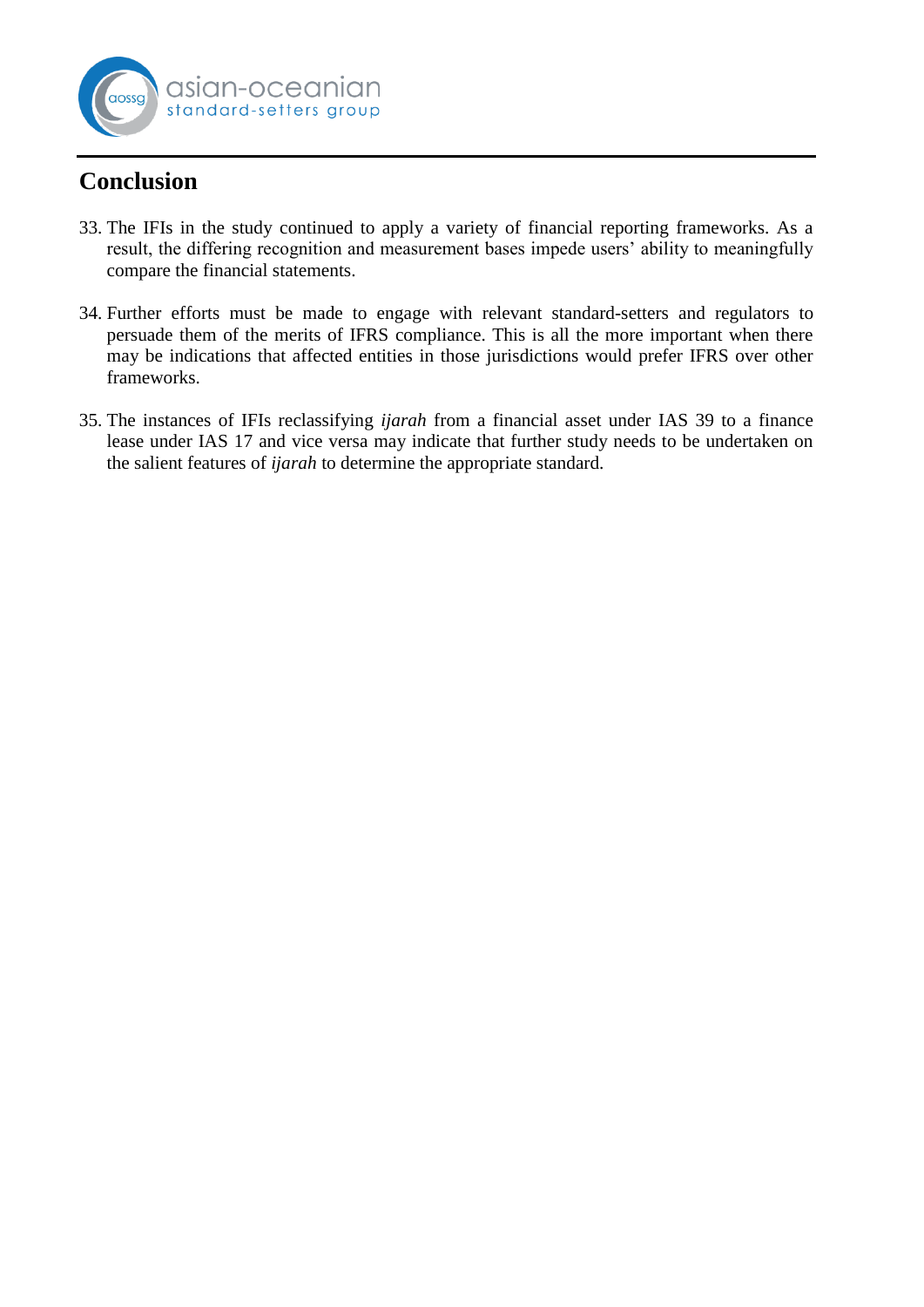

# <span id="page-13-0"></span>**Appendix 1: Compliance with IFRS, AAOIFI and local GAAP**

**Table 1: 63 IFIs from 18 jurisdictions asserted compliance with IFRS**

| <b>Jurisdictions</b>        | <b>IFRS</b>              | IFRS as adopted by the<br>jurisdiction |
|-----------------------------|--------------------------|----------------------------------------|
| Albania                     | $\mathbf{1}$             | $\overline{\phantom{a}}$               |
| Australia                   | 1                        | $\overline{\phantom{a}}$               |
| <b>Brunei</b>               |                          | ۳                                      |
| Bahrain                     | $\overline{2}$           | -                                      |
| Bosnia <sup>^</sup>         | $\overline{\phantom{0}}$ | $\mathbf{1}$                           |
| Kazakhstan                  | 1                        | $\overline{a}$                         |
| Kuwait#                     | $\overline{2}$           | 8                                      |
| Malaysia                    | 10                       | $\overline{a}$                         |
| Mauritius                   |                          | $\overline{\phantom{a}}$               |
| Qatar                       | 6                        | -                                      |
| Saudi                       | 10                       | $\overline{\phantom{0}}$               |
| South Africa                | 1                        | -                                      |
| Sudan                       |                          | $\overline{\phantom{0}}$               |
| Switzerland                 | 1                        | $\overline{\phantom{a}}$               |
| Turkey                      | $\overline{2}$           | $\overline{\phantom{0}}$               |
| <b>United Arab Emirates</b> | 10                       | $\qquad \qquad -$                      |
| United Kingdom <sup>*</sup> | $\overline{\phantom{0}}$ | $\overline{4}$                         |
| <b>TOTAL</b>                | 50                       | 13                                     |

^ The financial statements in Bosnia asserted compliance with International Accounting Standards and International Financial Reporting Standards, which are translated into Bosnian language by the authorised accounting body.

# The eight financial statements from Kuwait stated that the financial statements were prepared in accordance with IFRS as adopted in the state of Kuwait.

**\*** The four samples from the United Kingdom asserted compliance with IFRS as adopted by the European Union.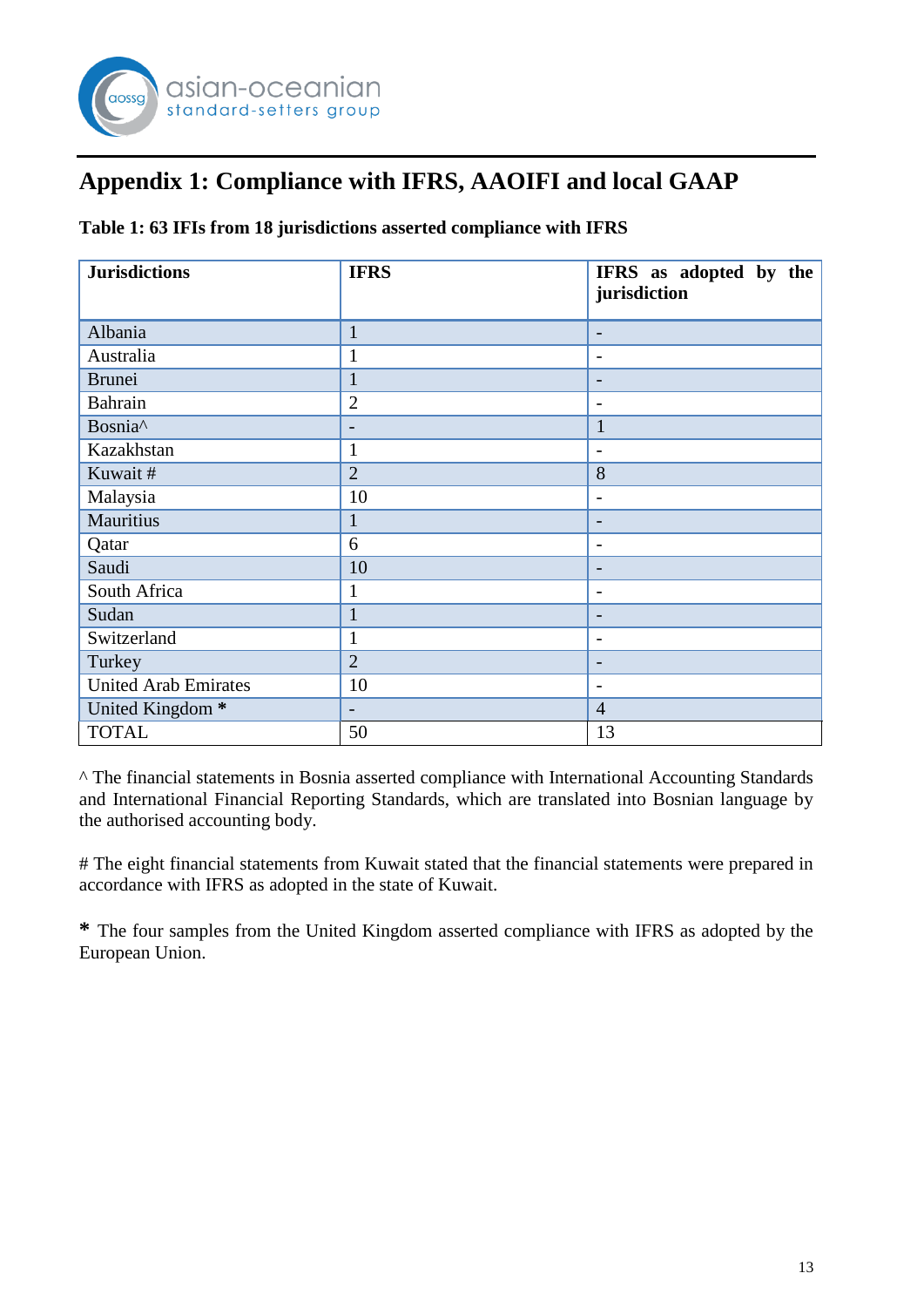

## **Table 2: 44 IFIs from 11 jurisdictions asserted compliance with local GAAP**

| <b>Jurisdiction</b>                | N <sub>0</sub><br><b>of</b> | <b>Local GAAP</b>                                                                                                                                                             |
|------------------------------------|-----------------------------|-------------------------------------------------------------------------------------------------------------------------------------------------------------------------------|
|                                    | samples                     |                                                                                                                                                                               |
| Bangladesh                         | $\overline{7}$              | Bangladesh Accounting Standards (BAS), Bangladesh Financial<br>Reporting Standards (BFRS) and circulars issued by the Bangladesh<br><b>Bank</b>                               |
|                                    | 3                           | Bangladesh Accounting Standards (BAS), Bangladesh Financial<br>Reporting Standards (BFRS), circulars issued by the Bangladesh<br>Bank and AAOIFI.                             |
| Egypt                              | $\overline{2}$              | <b>Egyptian Accounting Standards</b>                                                                                                                                          |
| India                              | 1                           | <b>Indian Accounting Standards</b>                                                                                                                                            |
| Indonesia                          | 10                          | <b>Indonesian Financial Accounting Standards (PSAK)</b>                                                                                                                       |
| Iran                               | $\overline{2}$              | <b>Iranian Accounting Standards</b>                                                                                                                                           |
| Pakistan                           | 10                          | Islamic Financial Accounting Standards (IFASs) and IFRS. The<br>financial statements further stated that if local law differed from<br>IFRS, the former prevail.              |
| Philippines                        | 1                           | Philippines Financial Reporting Standards (PFRS)                                                                                                                              |
| Sri Lanka                          | $\overline{2}$              | Sri Lanka Accounting Standards (SLAS/SFRS)                                                                                                                                    |
| Thailand                           | $\mathbf{1}$                | <b>Thailand Accounting Standards</b>                                                                                                                                          |
| Turkey                             | $\overline{2}$              | Turkish Accounting Standards, Turkish Financial<br>Reporting<br>Standards and local guidelines issued by the Public Oversight<br>Accounting and Auditing Standards Authority. |
| <b>United States</b><br>of America | $\overline{2}$              | <b>US GAAP</b>                                                                                                                                                                |
| Yemen                              | $\mathbf{1}$                | Islamic<br>Standards<br>Financial<br>Accounting<br>for<br>Institutions,<br>International Financial Reporting Standards and instructions issued<br>by Central Bank of Yemen.   |
| Total                              | 44                          |                                                                                                                                                                               |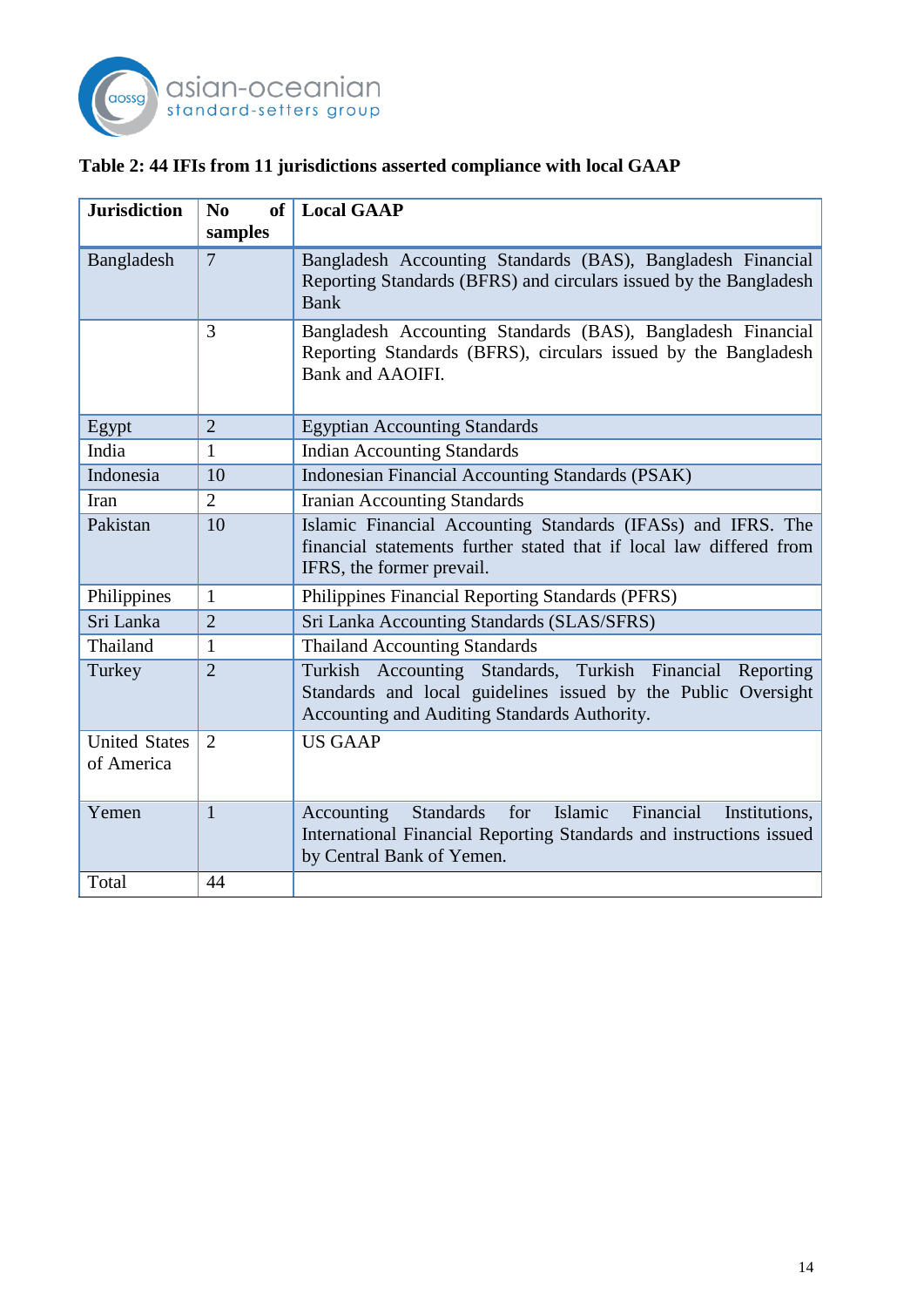

## **Table 3: 23 IFIs from 6 jurisdictions asserted compliance with AAOIFI**

<span id="page-15-0"></span>

| <b>Jurisdiction</b> | No of samples  |
|---------------------|----------------|
| Bahrain             | 8              |
| Jordan              | ာ              |
| Lebanon             |                |
| Oman                |                |
| Qatar<br>Sudan      | $\overline{4}$ |
|                     | 6              |
| Total               | 23             |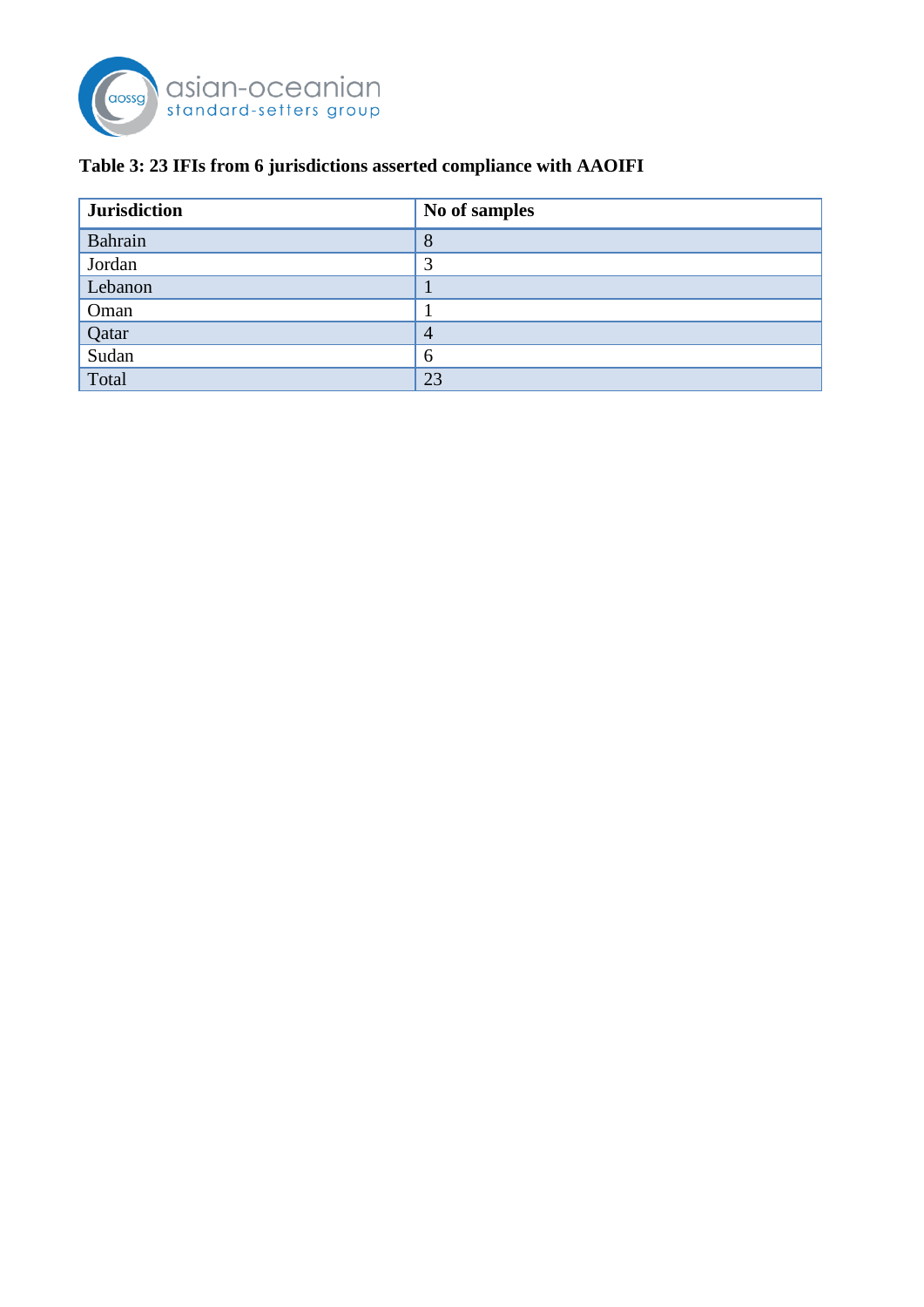# <span id="page-16-0"></span>**Appendix 2: Lessor's reporting of ijarah that transfers ownership under IFRS and AAOIFI**

#### **IFRS requirements**

The 2014 study and this subsequent update found that IFIs that asserted compliance with IFRS treated *ijarah* transactions under either IAS 39 / IFRS 9 or IAS 17.

Paragraph 37 of IAS 17 states:

asıan-oceanıan standard-setters group

*"Under a finance lease substantially all the risks and rewards incidental to legal ownership are transferred by the lessor, and thus the lease payment receivable is treated by the lessor as repayment of principal and finance income to reimburse and reward the lessor for its investment and services*."

With regards to the lease asset, paragraph 36 of IAS 17 states the following:

*"Lessors shall recognise assets held under a finance lease in their statements of financial position and present them as a receivable at an amount equal to the net investment in the lease."*

IFIs that judged their ijarah to be a "financing" may apply IFRS 9 to its ijarah. Under IFRS 9, a financial asset is measured at amortised cost if both of the following conditions are met:

- a. "the financial asset is held within a business model whose objective is to hold financial assets in order to collect contractual cash flows and
- b. the contractual terms of the financial asset give rise on specified dates to cash flows that are solely payments of principal and interest on the principal amount outstanding." (IFRS 9, paragraph 4.1.2).

Finance income arising from financial assets measured at amortised cost is recognised based on the effective interest method, as stipulated by paragraph 5.4.1 of IFRS 9:

"Interest revenue shall be calculated by using the effective interest method."

#### **Requirements of AAOIFI FAS No. 8,** *Ijarah and Ijarah Muntahia Bittamleek*

AAOIFI FAS No. 8 requires a lessor to record an ijarah asset similar to the lessor's accounting treatment for fixed assets. That means, an ijarah asset is carried at book value, net of accumulated depreciation.

In addition, ijarah rental which is due as at end of a financial reporting period is treated as ijarah receivables. The ijarah asset would be derecognised upon legal transfer.

Income from ijarah is recognised 'proportionately' over the ijarah term.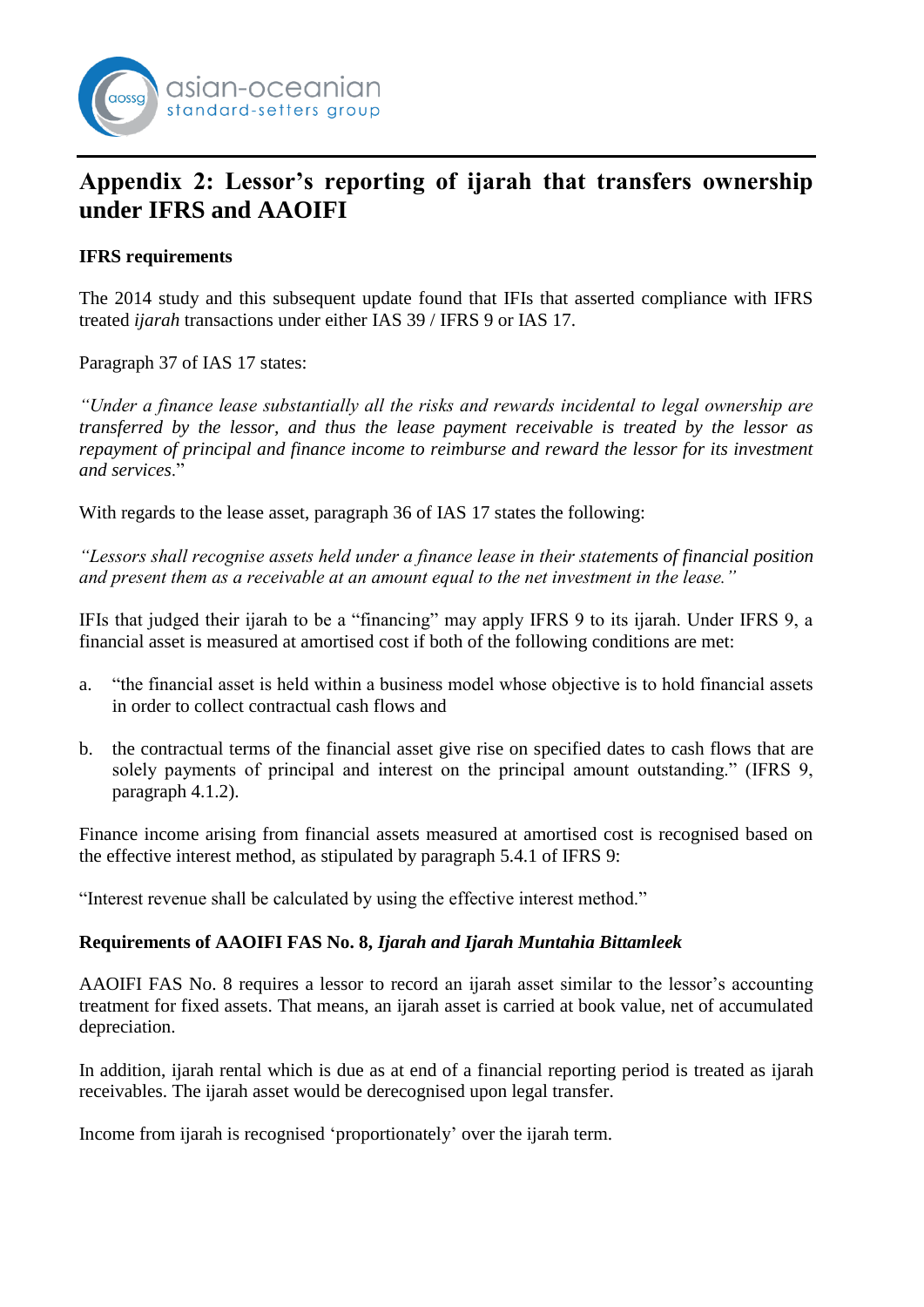

## <span id="page-17-0"></span>**Appendix 3: Measurement bases of finance income**

#### **Measurement basis under IFRS**

IAS 39 and IFRS 9 require finance income (interest) to be recognised using an effective profit (interest) method, which is defined as follows:

*"The effective interest method is a method of calculating the amortised cost of a financial asset or a financial liability (or group of financial assets or financial liabilities) and of allocating the interest income or interest expense over the relevant period. The effective interest rate is the rate that exactly discounts estimated future cash payments or receipts through the expected life of the financial instrument or, when appropriate, a shorter period to the net carrying amount of the financial asset or financial liability*. 1

Specific to leases, paragraph 39 of IAS 17 requires a lessor in a finance lease to recognise finance income "on a pattern reflecting a constant periodic rate of return on the lessor's net investment in the finance lease".

Paragraph 75 of IFRS 16 *Leases* carried forward the above measurement basis of a lessor's finance leases.

#### **Measurement bases under AAOIFI**

AAOIFI has the following bases of income recognition, specifically to murabahah, deferred sale and ijarah.

#### **AAOIFI FAS No. 2,** *Murabaha and Murabaha to the Purchase Orderer*

Paragraph 8 states:

<u>.</u>

"2/4/1 Profits of Murabaha or Murabaha to the purchase orderer are recognized at the time of contracting if the sale is for cash or on credit not exceeding the current financial period.

2/4/2 Profits of a credit sale which will be paid for either by means of one payment due after the current financial period or by instalments over several future financial periods shall be recognized by using one of the following two methods:

- (a) Proportionate allocation of profits over the period of the credit whereby each financial period shall carry its portion of profits irrespective of whether or not cash is received. This is the preferred method.
- (b) As and when the instalments are received. This method shall be used based on a decision by the Shari'a supervisory board of the Islamic bank or, if it is required, by the Supervisory authorities.

<sup>&</sup>lt;sup>1</sup> Paragraph 9, IAS 39 Financial Instruments: *Recognition and Measurement*. Appendix A of IFRS 9 *Financial Instruments* defined effective interest rate as "The rate that exactly discounts estimated future cash payments or receipts through the expected life of the financial asset or financial liability to the gross carrying amount of a financial asset or to the amortised cost of a financial liability"